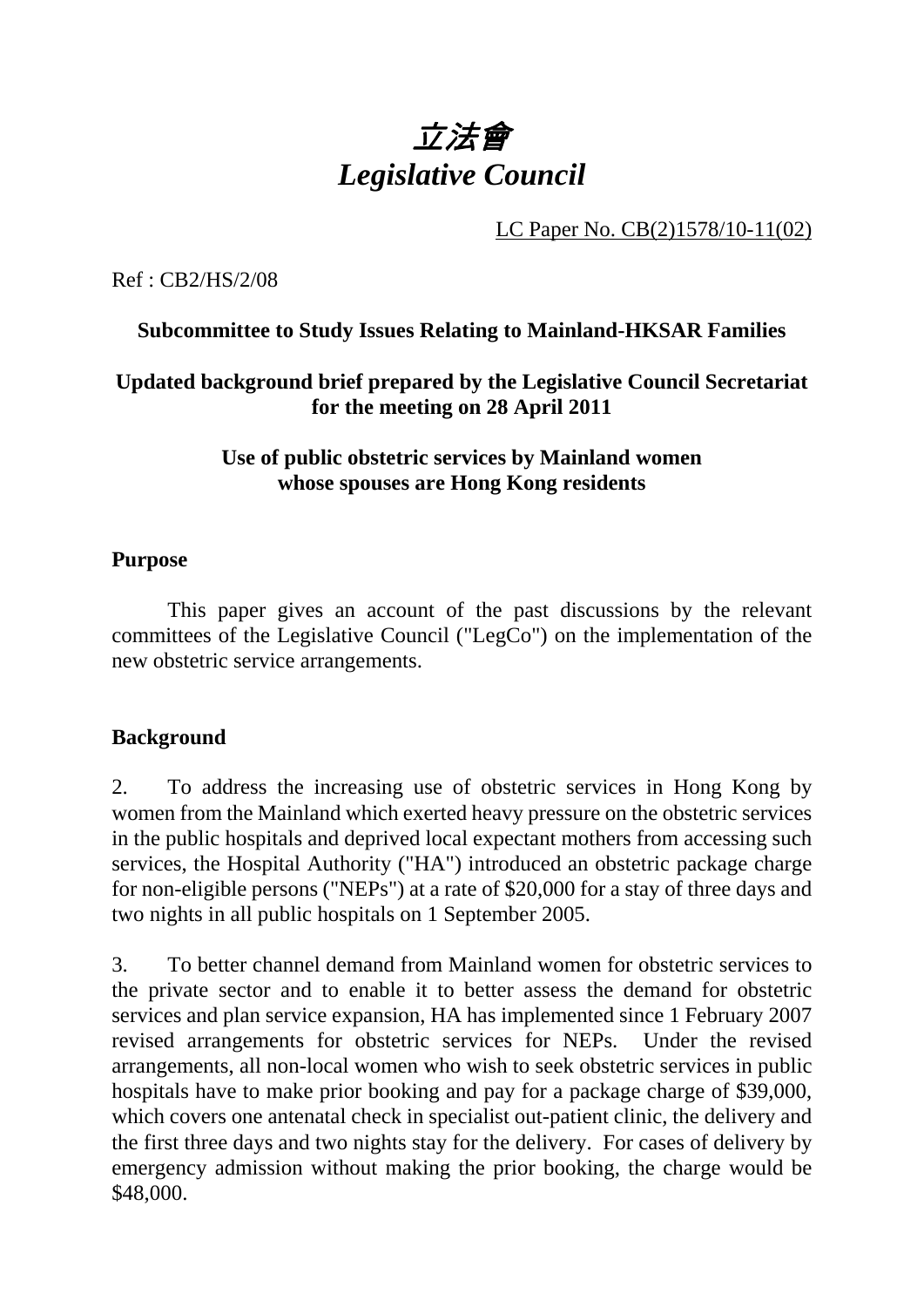#### **Past discussions**

4. The Panel on Health Services ("HS Panel") held four meetings between January 2007 and February 2008 to discuss the new obstetric service arrangements for NEPs, and received views from 10 deputations at its meeting on 30 April 2007. The Panel on Security also held one meeting on 8 May 2007 to discuss the complementary immigration measures to tie in with the arrangements. Major views/concerns expressed by members and the Administration's responses are set out in the ensuing paragraphs.

#### Obstetric service charge for NEPs whose spouses are Hong Kong residents

5. In the course of discussions by the HS Panel, some members expressed the view that HA should adopt a two-tier structure for the NEP obstetric package charge by applying its revised rate of \$39,000/\$48,000 to NEPs with no marital ties in Hong Kong while allowing NEPs whose spouses were Hong Kong residents to pay the old rate of \$20,000. They pointed out that many NEP pregnant women whose spouses were Hong Kong residents were forced to give birth in the Mainland due to a lack of financial means, which was detrimental to family unity and social integration. Under the existing immigration policy, babies fathered by Hong Kong residents but born in the Mainland had to apply under the One Way Permit ("OWP") Scheme to settle in Hong Kong, whereas Chinese citizens born in Hong Kong had right of abode in Hong Kong regardless of the status of their parents under Article 24(2)(1) of the Basic Law.

6. According to the Administration, it had no intention to introduce an extra tier in the NEP obstetric package charge for NEPs whose spouses were residents of Hong Kong. Under the population policy, eligibility for subsidised public benefits was restricted to holders of Hong Kong Identity Card or children under the age of 11 who were Hong Kong residents. Persons not holding a Hong Kong Identity Card, i.e. NEPs, including Two Way Permit ("TWP") holders who were spouses of Hong Kong residents, might access public medical services in Hong Kong by paying the specified charges applicable to them. Whilst recognising that marriages between residents of Hong Kong and the Mainland would become increasingly prevalent, the onus should be on those couples who engaged in cross-boundary marriages to make appropriate plans to meet their medical needs.

7. Members considered the Administration's explanation unacceptable for the following reasons. First, the rate of \$20,000 was set on a cost recovery basis. Second, NEPs whose spouses were Hong Kong residents were in effect members of Hong Kong families. Although these NEPs had yet to become residents of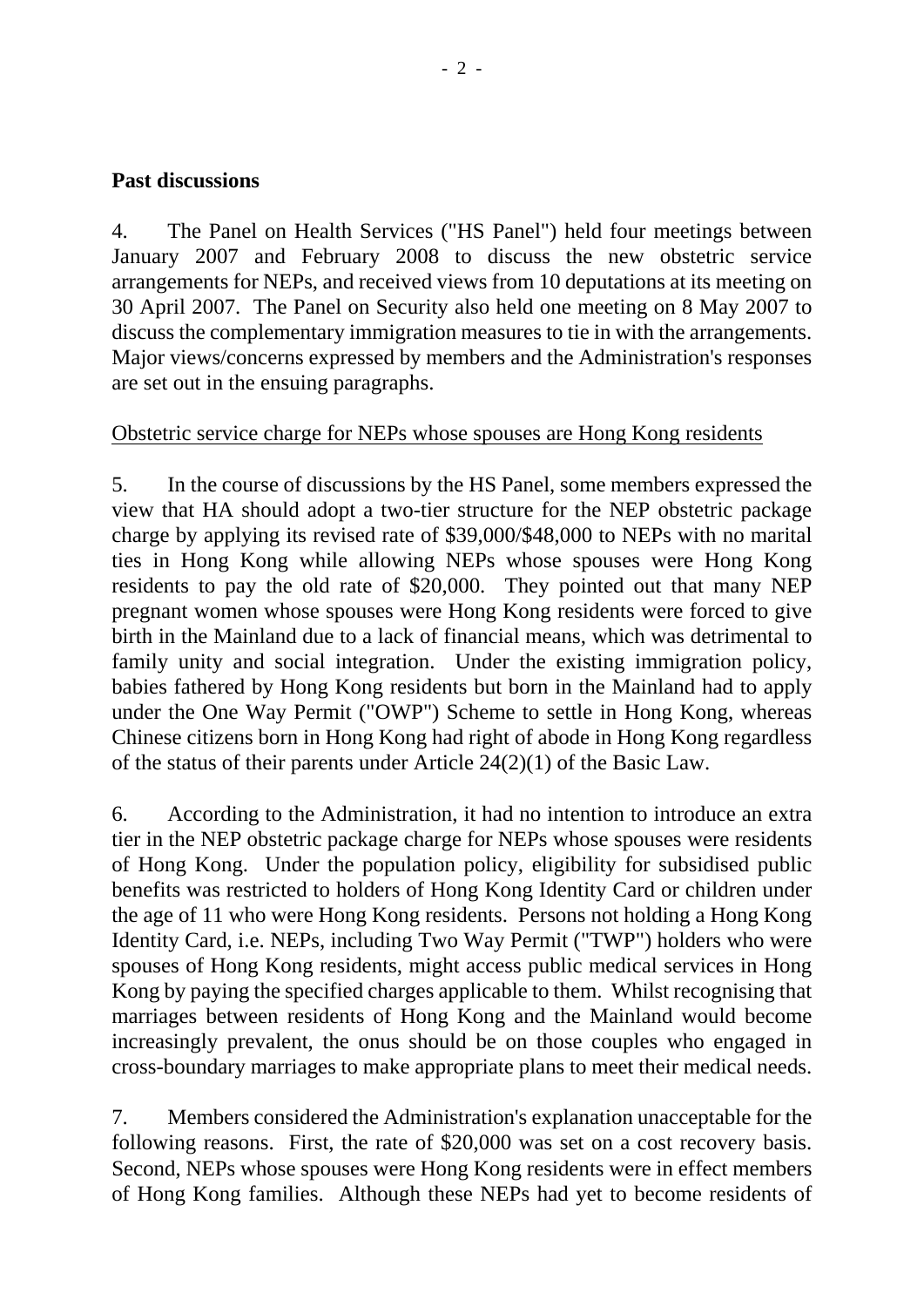Hong Kong under the OWP Scheme, many held TWPs and stayed in Hong Kong throughout the year except for days when they had to return to the Mainland to renew their visit endorsement.

8. The HS Panel passed a motion on 16 April 2007 urging the Administration to allow NEPs whose spouses were Hong Kong residents to pay the old rate of \$20,000, and requested the Administration to provide a response by June 2007. The Administration advised that it needed more time to monitor the effects of the new obstetric service arrangements prior to making any changes to the arrangements.

# Eligibility for heavily-subsidised social services

9. Some members of the HS Panel pointed out that the existing population policy on excluding NEPs whose spouses were Hong Kong residents from getting subsidised social services should be reviewed. They suggested and members agreed that the HS Panel should line up a joint meeting with other relevant Panels to discuss with the Chief Secretary for Administration ("CS") the eligibility for public benefits by NEPs whose spouses were Hong Kong residents.

10. CS's Office advised that as CS had already briefed and exchanged views with members of the House Committee at the special meeting held on 12 October 2007 on the priority areas being pursued by the Steering Committee on Population Policy, there was nothing new that CS could apprise Panel members at that stage on the population policy concerning eligibility for public benefits by NEPs whose spouses were Hong Kong residents. The Steering Committee, chaired by CS, comprised the Financial Secretary, Secretary for Education, Secretary for Security, Secretary for Food and Health, Secretary for Home Affairs, Secretary for Labour and Welfare, Secretary for Financial Services and the Treasury, and directorates of the Departments concerned as core members.

### Refund of the NEP Obstetric Package Charge

11. A suggestion was made for fees paid at the time of booking to be refunded to the person making the booking, if the delivery did not take place eventually for reasons such as a miscarriage or unexpected matters preventing the NEPs concerned from coming to Hong Kong to give birth.

12. HA advised that the rationale of making the fees paid for the NEP obstetric package charge non-refundable was to make it a serious commitment for the person making the booking, which by itself, had incurred certain necessary costs (e.g. reservation of beds and delivery suites etc), not to mention the opportunity costs involved in case the limited resources were not fully utilised. This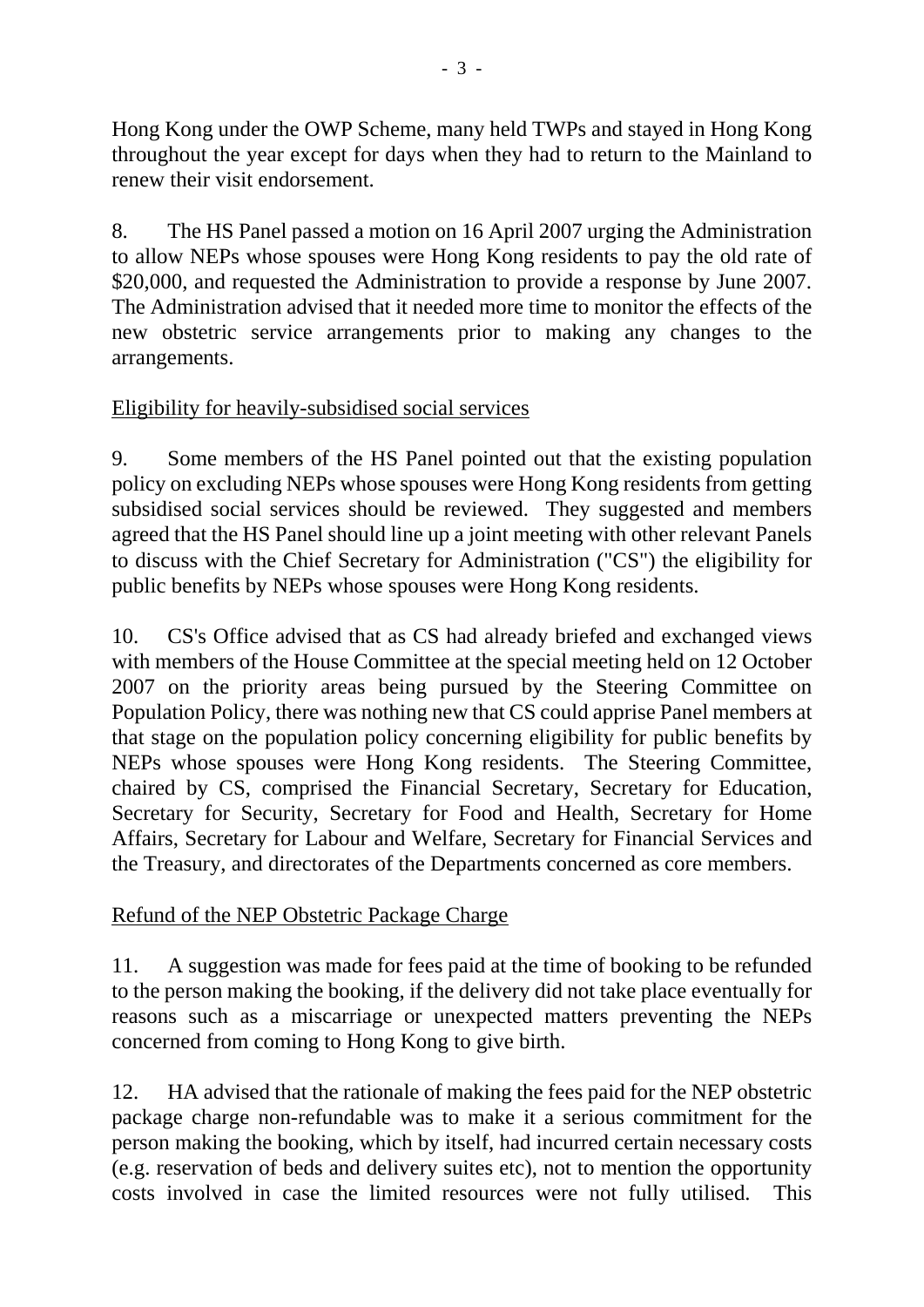no-refund policy also helped to deter double booking which was not uncommon before the introduction of the revised NEP obstetric package charge. Nevertheless, if a booked case in a public hospital could not take place in unfortunate circumstances such as a miscarriage, HA would offset the medical fees so incurred against the amount already paid for under the NEP obstetric package charge, if the patient had made use of the associated obstetric and gynaecology services in the public hospital.

13. Having considered the actual situation after implementation of the new obstetric service booking arrangements, HA implemented the following refund policy starting from 29 October 2007 after publication in the Gazette -

- (a) refund would be provided under two categories of special circumstances. The first category was the occurrence of miscarriage, termination of pregnancy or still birth. The second category was a change of status of the pregnant women from NEP to Eligible Person ("EP") during the period between payment of fees for booking and delivery;
- (b) for NEPs who had paid \$39,000 for the obstetric package charges in public hospitals, partial refund of \$20,000 would be made for justified cases fulfilling the criteria in the first category, after deducting those charges for the HA hospital services they had received for the concerned pregnancy. Under the second category, pregnant women with a change of status from NEP to EP during the period between payment of the package fee and delivery would be fully refunded for the obstetric package charges, after deducting those charges for the HA hospital services they had received for the concerned pregnancy; and
- (c) those NEPs who had paid on or after 1 February 2007 and fulfilled the relevant criteria could apply for a refund.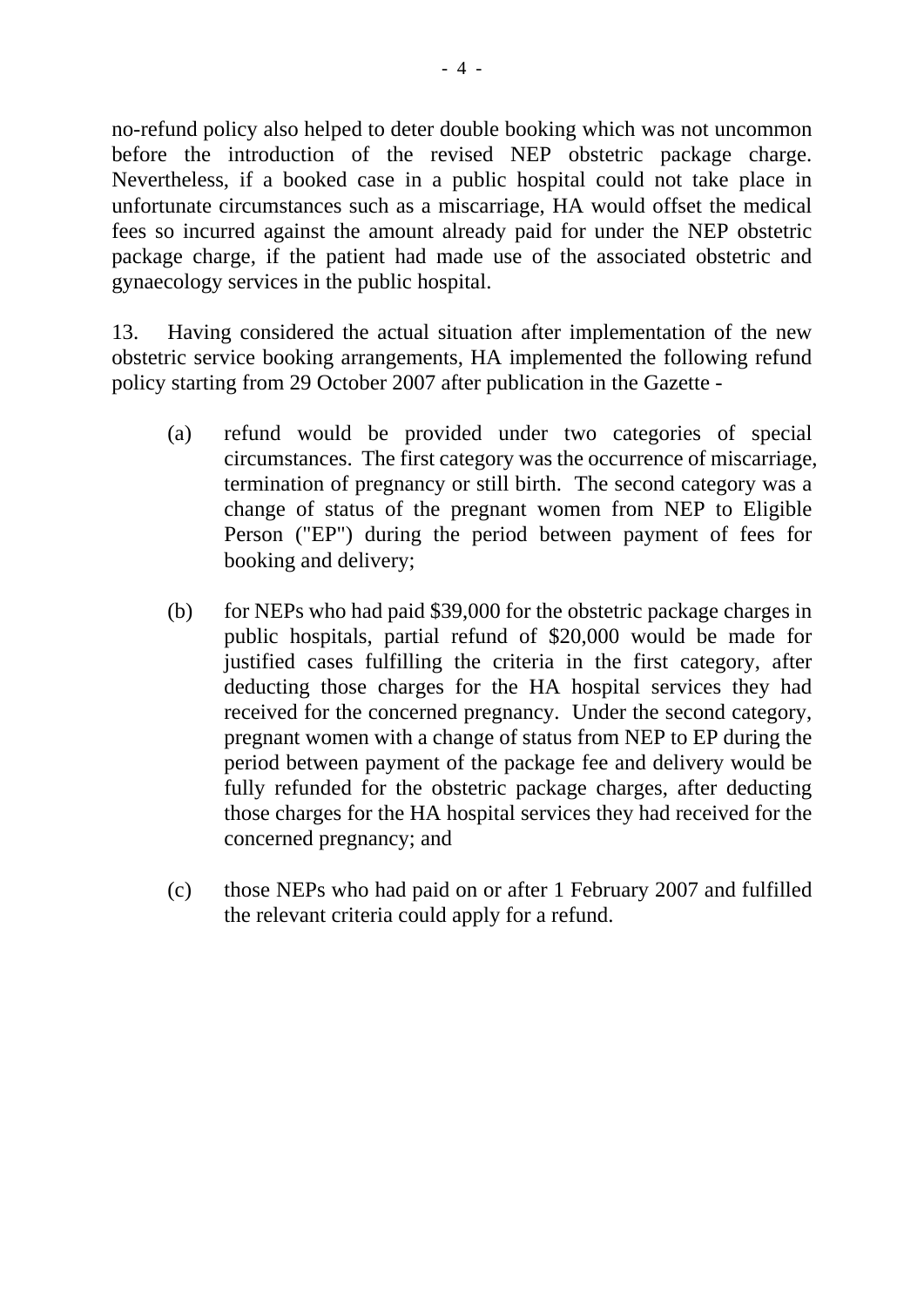### Implementation of complementary measures

14. In its paper for the Panel on Security in February 2007, the Administration advised that to complement the new obstetric services, the Immigration Department ("ImmD") had stepped up arrival checking of all visitors who were at an advanced stage of pregnancy, i.e. women who had been pregnant for seven months (28 weeks) or above. Those visitors whose purpose of visit was believed to be to give birth in Hong Kong were required to produce proof of booking arrangements with a local hospital. Any visitor who could not meet the immigration requirements concerned could be denied entry.

15. At the meeting of the Panel on Security on 8 May 2007, members were advised that frontline staff of ImmD had by and large experienced not much difficulties in stepping up arrival checking of pregnant visitors, most of whom were well aware of the new obstetric service arrangements. Upon the implementation of enhanced arrival checking, the number of extension of stay applications by pregnant visitors had dropped.

# Impact on capacity of public obstetric services

16. The Subcommittee to Study Issues Relating to Mainland-HKSAR Families ("the Subcommittee") held four meetings between June 2009 and July 2010 to discuss the obstetric service arrangements for Mainland women whose spouses were Hong Kong residents and receive views of deputations. Members generally held the view that the obstetric service arrangements were contrary to the population policy of encouraging births, and it was detrimental to family unity and social integration.

17. The Administration stressed that the objective of its policy on obstetric services was to ensure proper and adequate obstetric services to Hong Kong residents given the finite public resources. In 2007, there were 27,574 live births born in Hong Kong to Mainland women, of whom 18,816 were born to Mainland women whose spouses were not Hong Kong residents. The corresponding figures in 2008 were 33,565 and 25,269. In the light of the upward trend for use of public obstetric services by Hong Kong pregnant women, there was a need to limit the number of NEPs coming to Hong Kong to give births at a level that could be supported by the public healthcare system, and thereby all NEPs should continue to be subject to the same NEP rates for relevant services in the public healthcare system. Consequent upon the implementation of the new obstetric service arrangements in February 2007, it was recorded that in the first five months of 2010, the number of local pregnant women giving birth in public hospitals had increased by 13% as compared to the corresponding period in 2006;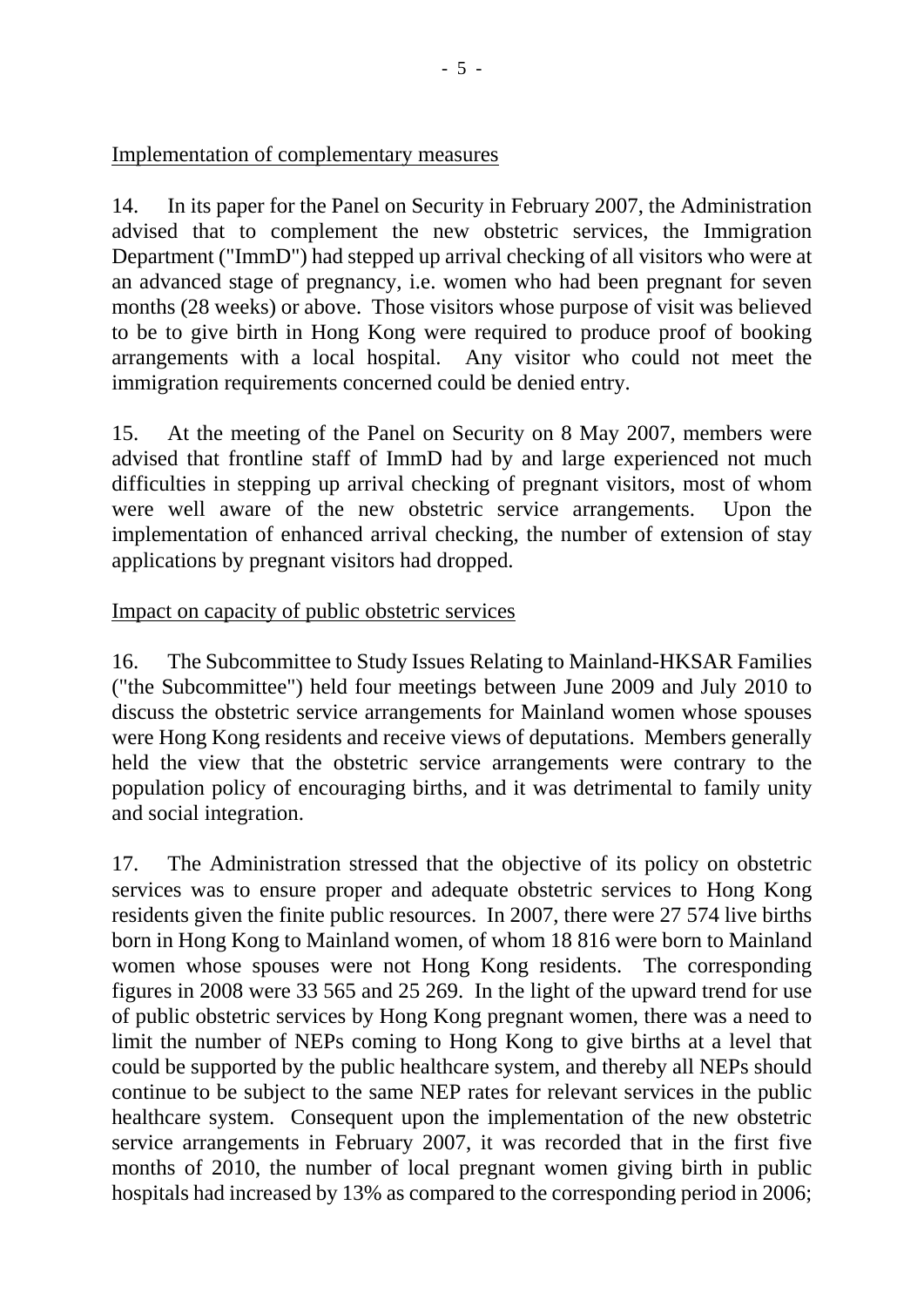while the number of non-local pregnant women giving birth in public hospitals had decreased by 16.5% as compared to the corresponding period in 2006. The number of deliveries by non-local pregnant women in public hospitals through Accident and Emergency Departments had decreased significantly by 93.1%.

18. The Administration further advised that after the Subcommittee meeting on 29 June 2009, the Food and Health Bureau ("FHB") made an assessment on the subject in the light of the deliberations of the Subcommittee. Taking into account FHB's policy objectives of the obstetric service charge arrangements, the read-across implications on other heavily subsidised public services, and the need to ensure rational use of the finite public resources, the Administration considered on balance that the existing obstetric service charge arrangements for NEPs remained appropriate.

19. Some members remained of the view that NEPs whose spouses were Hong Kong residents should not be treated on equal footing with those NEPs with no marital ties in Hong Kong. At its meeting on 28 July 2009, the Subcommittee passed a motion requesting the Government to assess the impact on the capacity of public medical services in Hong Kong and the population policy if Mainland spouses of Hong Kong residents were given equal treatment with local women in using obstetric services.

20. The Subcommittee also agreed to invite views from the Equal Opportunities Commission ("EOC") on whether applying the same obstetric service package charges for NEPs whose spouses were Hong Kong residents and those with no marital ties in Hong Kong constituted an unfair treatment to the former. EOC advised, among others, that based on the available information, the distinction between NEPs whose spouses were Hong Kong residents and NEPs whose spouses were not Hong Kong residents did not involve the anti-discrimination ordinances.

21. The Administration subsequently advised the Subcommittee on 19 January 2010 that the service capacity in the public hospitals was under considerable pressure. The annual delivery capacity in HA had been fully utilised in the past two years. The service capacity had been stretched to its limit during peak season and the booking for obstetric services for NEPs in HA hospitals was suspended from September to December in 2008 and then from October to December in 2009 to ensure that local women would receive adequate obstetric services. Members were advised that if those NEPs with Hong Kong resident husbands were to be charged the EPs rate for obstetric services, the Administration expected a substantial increase in the number of such NEPs seeking to deliver in the public hospitals, causing enormous pressure on the service capacity.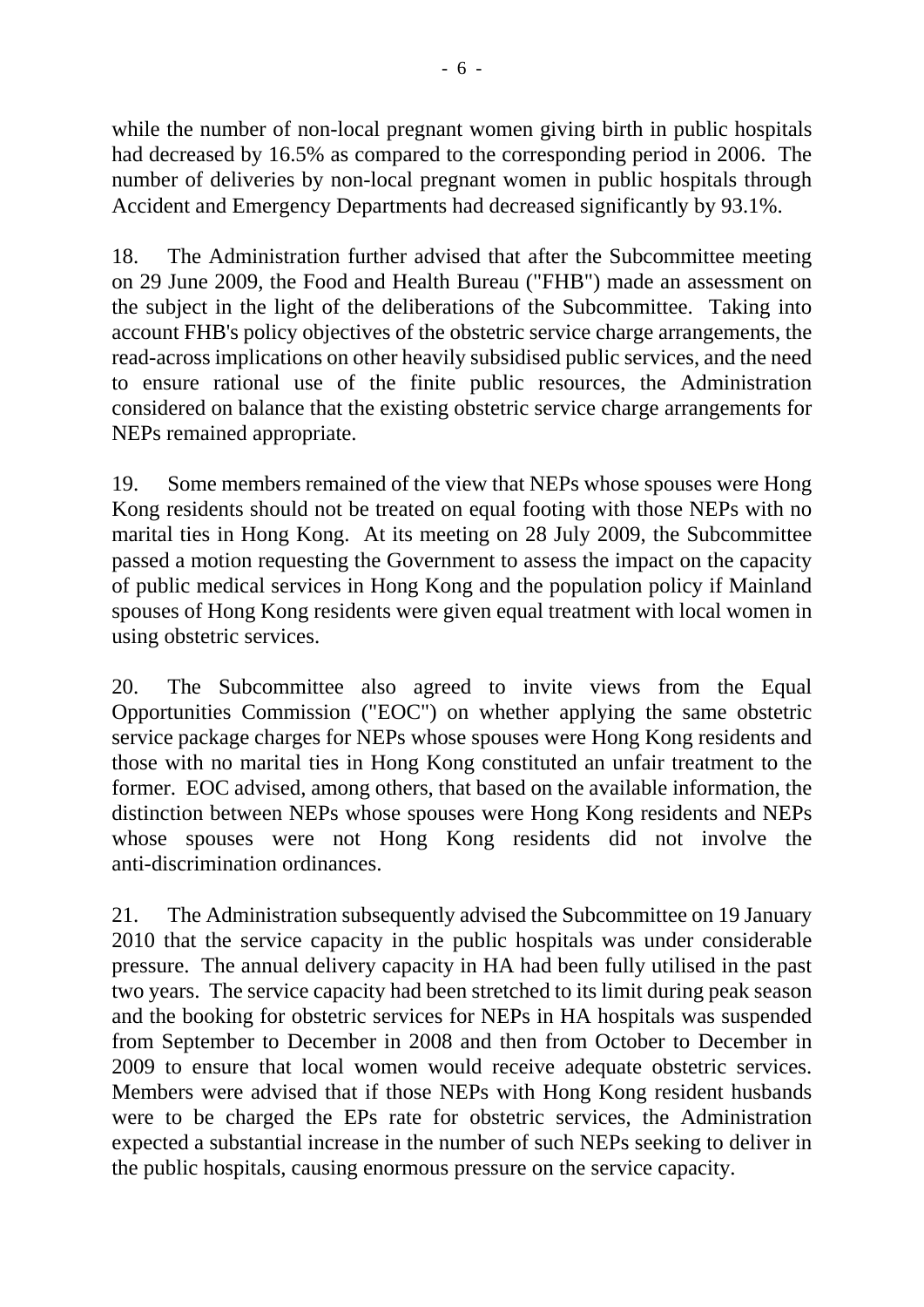22. Some members remained of the view that children born to Mainland mothers and fathered by Hong Kong residents were in effect members of Hong Kong families. These Mainland women should therefore be entitled to use subsidised obstetric services.

23. Apart from requesting the Administration to follow up on the motion passed at the Subcommittee's meeting on 28 July 2009, members also requested the Administration to convey their views to the Steering Committee on Population Policy and the Family Council for consideration and follow-up discussion on the policy of obstetric services and the impacts of the policy on family reunion. As the use of subsidised public benefits was related to the population policy, members took a strong view that CS should attend future meeting(s) of the Subcommittee when the subject was discussed again. The Administration advised that the Steering Committee on Population Policy had been kept informed of the deliberations of the Subcommittee on the matter.

24. At the Subcommittee's meeting on 19 January 2010, the Administration advised that the Family Council noted the views of the Subcommittee on the obstetric service arrangements of HA for non-Hong Kong resident women expressed at its meeting in September 2009. The Family Council had deliberated on the existing obstetric service charge arrangements for non-local resident women from the family angle. Taking into account the need to balance consideration of a multitude of factors, it concluded that the obstetric service charge arrangements were effective and no review was considered necessary at this stage.

25. Members were also advised that the Steering Committee on Population Policy had thoroughly considered the views of the Subcommittee, the Family Council and FHB on the issue regarding obstetric service arrangements for NEPs in public hospitals, in particular arrangements for Mainland women whose spouses were Hong Kong residents. From the population policy angle, the Steering Committee considered that even if Mainland women whose spouses were Hong Kong residents were entitled to the subsidised rates as local women in using obstetric service arrangements in public hospitals, its impact on the Hong Kong population would be limited. Having regard to the policy objectives of the obstetric service arrangements and the read-cross implications on other heavily subsidised healthcare services if there was a change to the definition of EP for public healthcare services, the Steering Committee considered that the existing obstetric service charge arrangements for NEPs should be maintained.

26. While noting that the Family Council had deliberated on the matter, some members took the view that the eligibility for using subsidised obstetric services in public hospitals should be further considered on a household basis by the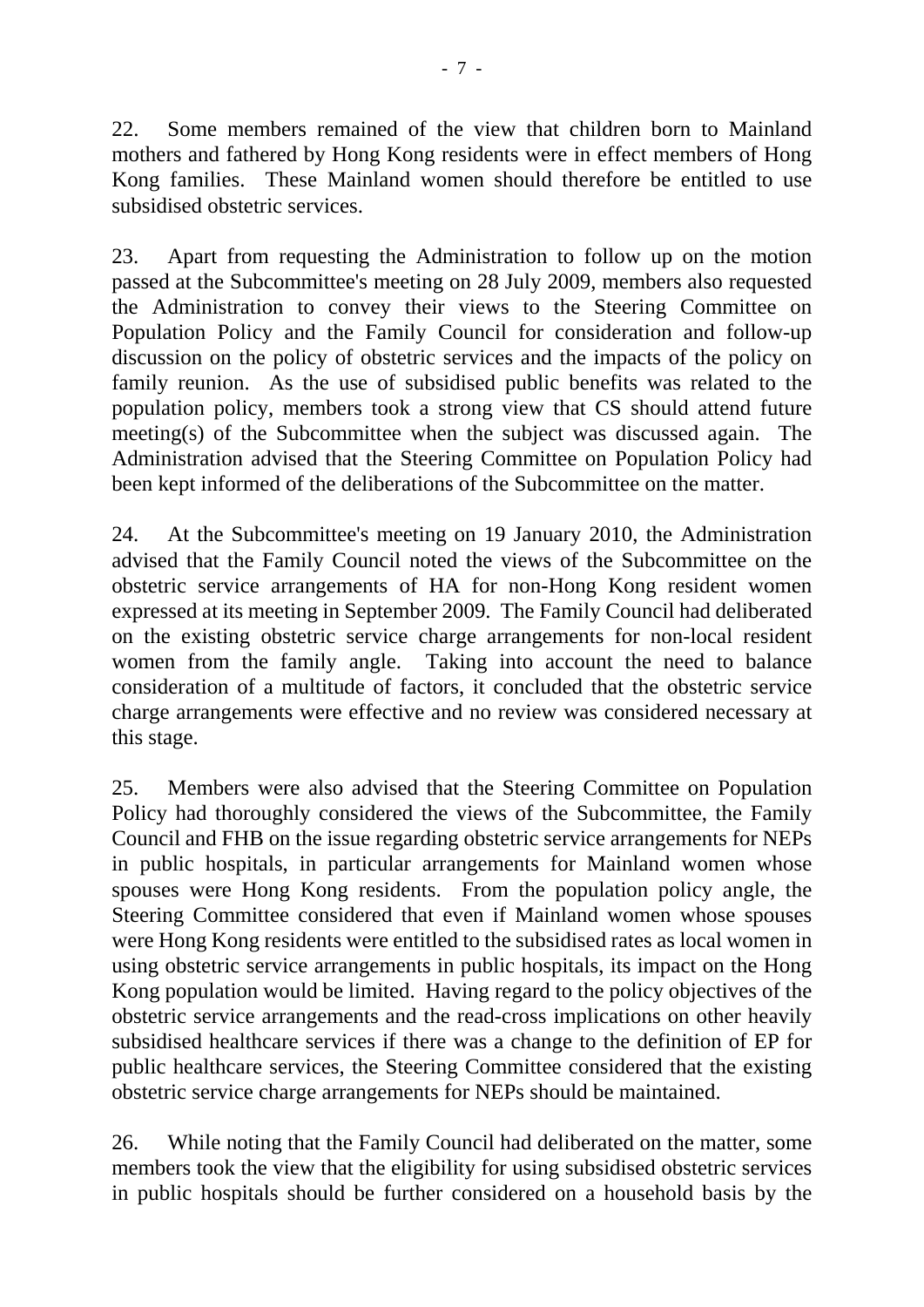Family Council. The Administration advised that the Family Council had deliberated the matter from the family angle and concluded that no review was considered necessary at this stage. Nonetheless, the Administration would convey members' views to the Family Council for consideration.

# Refund arrangement for unused obstetric services

27. Some members considered that a two-tier structure should be adopted for the NEP obstetric package charges for Mainland spouses of Hong Kong residents and those NEPs with no martial ties in Hong Kong. The Administration should review the refund arrangements for unused obstetric services and provide a pro-rata refund according to the notification period.

28. As regards the refund arrangements for unused obstetric services, the Administration pointed out that HA implemented a refund policy starting from October 2007 under which if a booked case in a public hospital could not take place in unfortunate circumstances such as miscarriage, a partial refund of not more than \$20,000 would be made. According to the Administration, the amount was set at no more than \$20,000 to serve as a disincentive for NEPs to use public obstetric services, as well as to cover the additional costs incurred by HA in the implementation of the new obstetric service arrangement, which included the cost of operating the booking arrangement and additional manpower cost for providing service.

29. The Subcommittee was subsequently advised that HA had decided to revise the amount of refund for cases involving miscarriage, termination of pregnancy and still birth from \$20,000 to \$39,000 in mid-July 2010, and the refund would be subject to deduction of those charges for the hospital services which the patient had received for the same pregnancy. HA would also consider refund applications for the obstetric services utilised from 1 February 2007 onwards.

30. A suggestion was made to extend the refund arrangement for booked cases to cases involving premature deliveries in the Mainland given that the Mainland mothers had not used the obstetric services in HA hospitals at all. Consideration should be given to making partial refund of the package charge for these cases. Members were advised that HA had fully deliberated the refund arrangement for obstetric service package charge and decided to revise the amount of refund for cases involving miscarriage, termination of pregnancy or still birth having regard to the fact that the loss of baby in these cases was a very unfortunate event for the family concerned. However, the nature of premature delivery was different from such cases.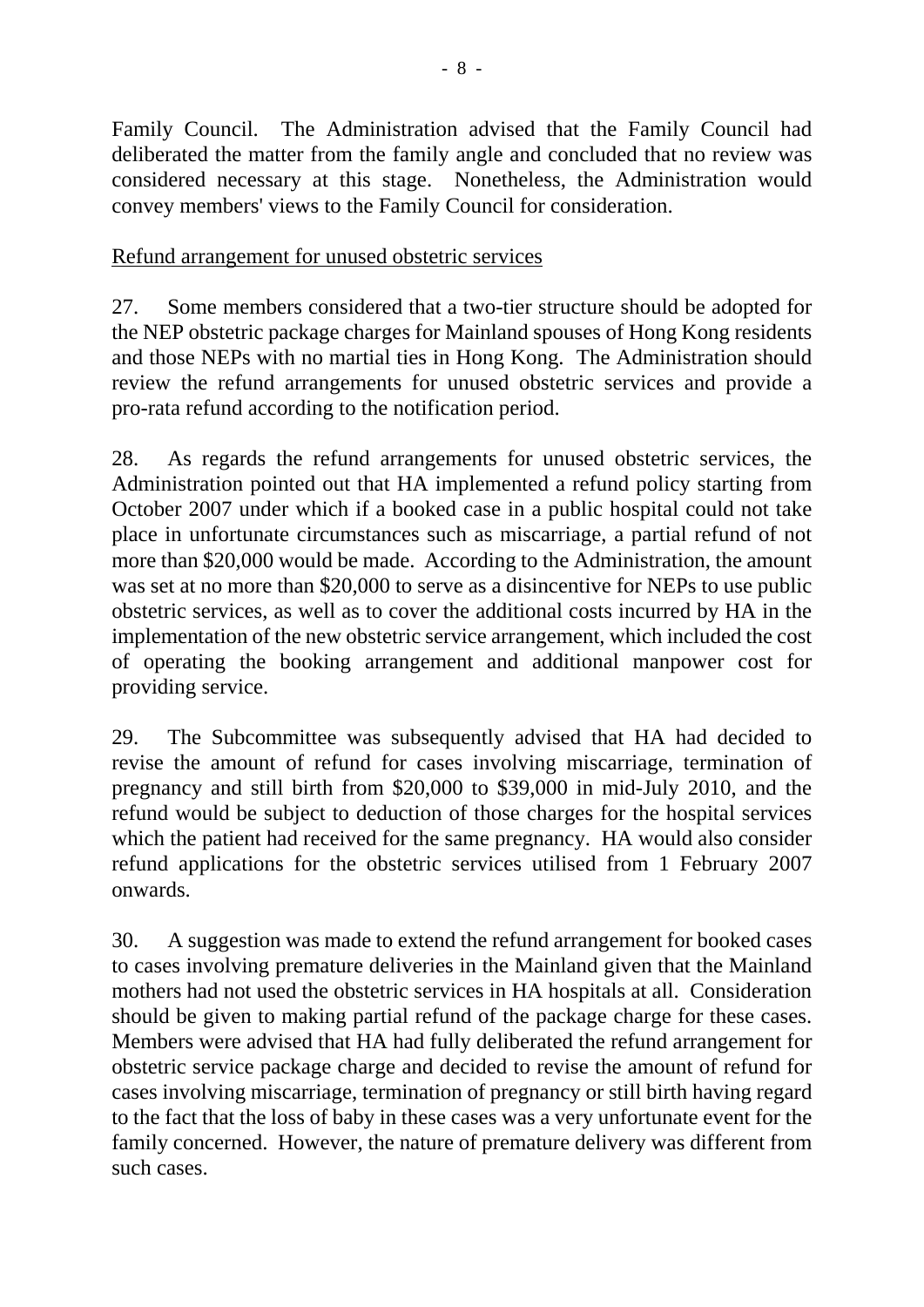### Fee waiver

31. Concern was raised as to whether the Administration should review the waiver mechanism for medical fees and charges within HA in the light of the court judgment on the judicial review of the obstetric service package charge for NEPs.

32. According to the Administration, the obstetric service package charges for NEPs in public hospitals had been challenged in two applications for judicial review. In the first application, the applicants challenged, among others, the Government's policy to exclude non-Hong Kong resident spouses of Hong Kong residents from the definition of EPs and decision of HA to revise the obstetric service package charges for NEPs since 1 February 2007. The application was dismissed by the Court of First Instance in the judgment handed down in December 2008. The applicants lodged an appeal and the hearing before the Court of Appeal took place in March 2010. On 10 May 2010, the Court of Appeal rejected the challenges in the application for judicial review. The second application involved a similar challenge to the exclusion of the applicant from subsidised obstetric services. The Court dismissed the application before the hearing.

33. The Administration explained that under the existing waiver mechanism within HA, patients who had financial difficulty in paying for the medical fees and charges in HA might apply for waiver of the relevant fees and charges. To ensure rational use of limited public resources, normally there was no fee waiver for NEP patients for HA services, including obstetric services. Waiver of medical fees and charges for NEP patients would be granted under exceptional circumstances. In the above court case, the court did not rule on the waiver mechanism, but it requested HA to reconsider the application for fee waiver and fee reduction from the applicant of the case. The above policy would continue to apply to all HA services including obstetric services.

### **Recent developments**

34. In the 2010-2011 Policy Address, the Chief Executive tasked the Steering Committee on Population Policy to focus its study on two topics, which included studying in detail the ramifications of children born in Hong Kong to Mainland women returning to Hong Kong to study and live.

35. The topic was discussed at the special meeting of the House Committee on 10 December 2010. According to the statistics provided by the Administration, the total number of babies born in Hong Kong in 2009 was 82,095. Among them,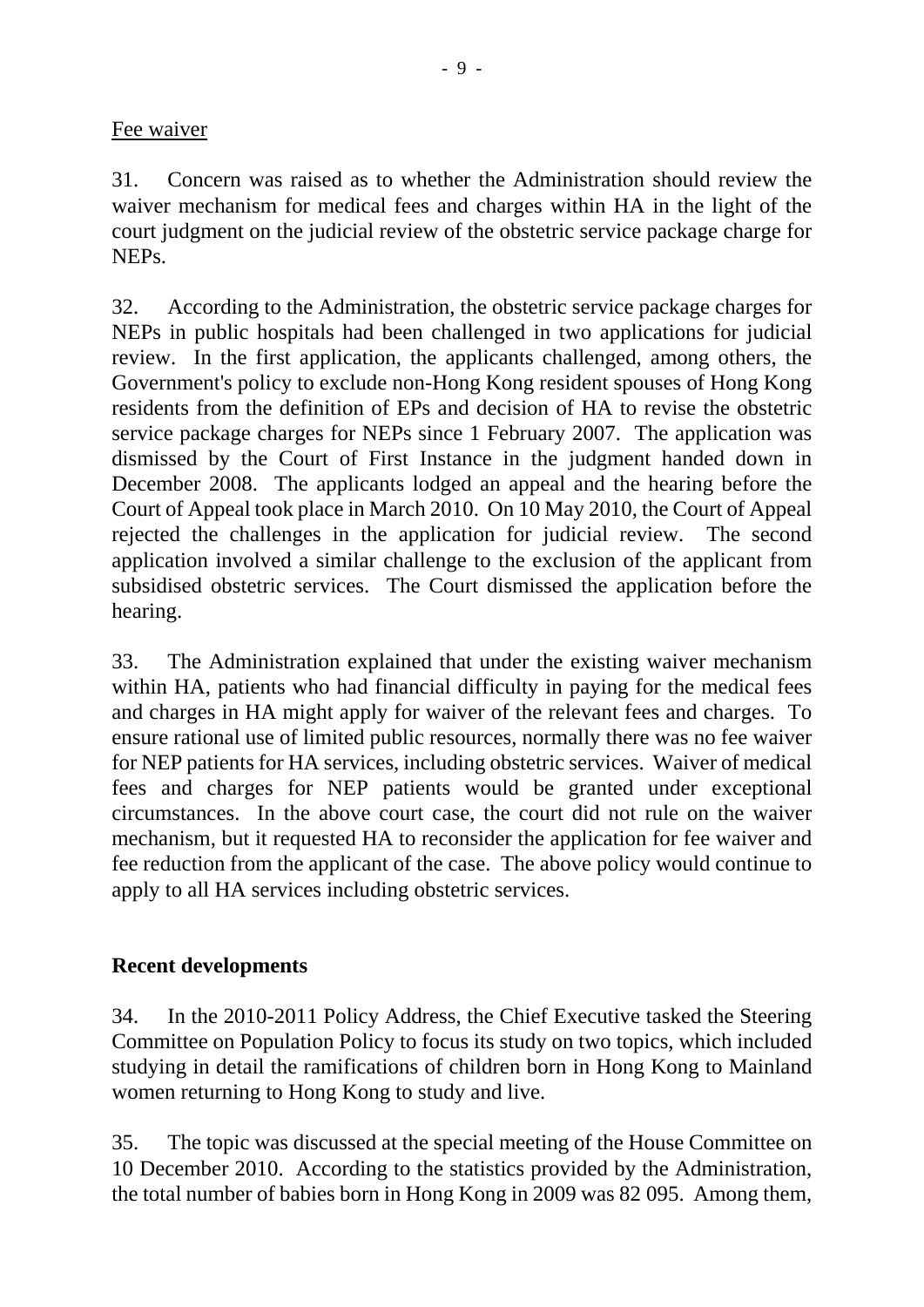the number of babies born to Mainland mothers was 37, 253; 6, 213 of them were Type I babies (i.e. the fathers are Hong Kong permanent residents); 29,766 were Type II babies (i.e. both parents are non-Hong Kong permanent residents); and the remaining 1,274 were those whose Mainland mothers chose not to provide the fathers' residential status birth registration. According to the Hong Kong Population Projections 2010-2039, the total number of babies born in Hong Kong to Mainland women is projected to rise to about 40,000 to 50,000 per year (among them, about 34,000 to 43,000 will be Type II babies).

36. Members were advised that since the topic covered a wide range of complex issues, the Administration envisaged that certain areas would require more time for in-depth study and long term planning. The Steering Committee on Population Policy aimed at working out initial proposals in about a year's time.

37. Members may wish to note that according to the statistics collated by the Census and Statistic Department and ImmD, the provisional number of registered live births in Hong Kong in 2010 was  $88,200$ . Among them, 47,552 (or 53.9%) were given by local women or non-local resident women other than Mainland women, and 68% of these births were born in public hospitals. Among the remaining 40 648 births in 2010 who were given by Mainland women, 32,653 (or 80.3%) were fathered by non-residents and 26% were born in public hospitals.

38. On 8 April 2011, HA announced that the booking for obstetric services for NEPs in HA hospitals was suspended from 8 April 2011 until end of December 2011.

### **Relevant papers**

39. A list of the relevant papers on the LegCo website is in the **Appendix**.

Council Business Division 2 Legislative Council Secretariat 21 April 2011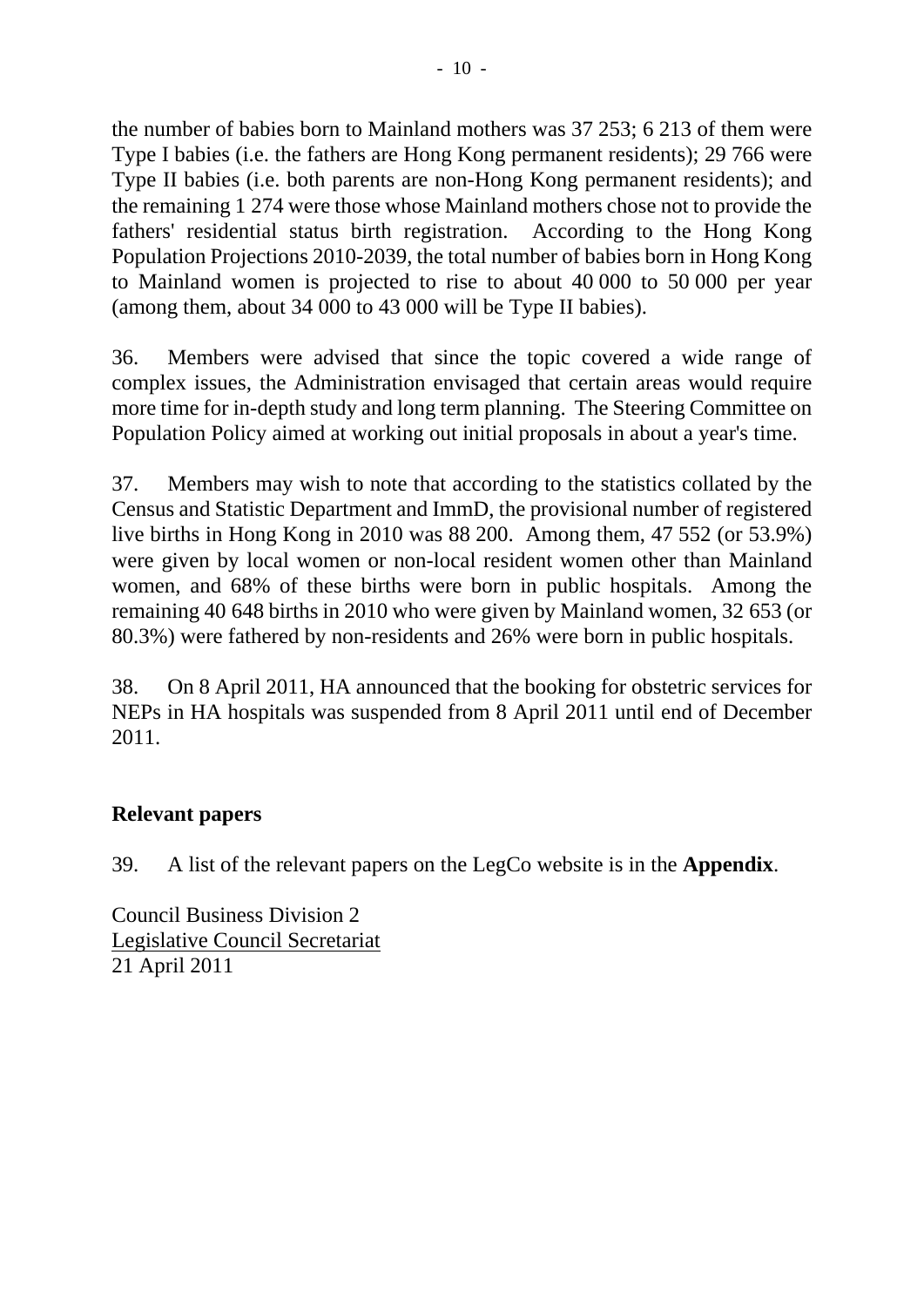#### **Relevant papers on use of public obstetric services by Mainland women whose spouses are Hong Kong residents**

| <b>Committee</b>                                              | Date of meeting  | Paper                                                             |
|---------------------------------------------------------------|------------------|-------------------------------------------------------------------|
| Panel on Health                                               | 8 January 2007   | <b>Agenda</b>                                                     |
| <b>Services</b>                                               | (Item V)         | <b>Minutes</b>                                                    |
| Legislative Council                                           | 10 January 2007  | <b>Official Record of Proceedings</b><br>Pages 163 - 243 (Motion) |
| Panel on Health                                               | 16 April 2007    | <u>Agenda</u>                                                     |
| Services                                                      | (Item I)         | <b>Minutes</b>                                                    |
| Panel on Health                                               | 30 April 2007    | <u>Agenda</u>                                                     |
| <b>Services</b>                                               | (Item I)         | <b>Minutes</b>                                                    |
| Panel on Security                                             | 8 May 2007       | <u>Agenda</u>                                                     |
|                                                               | (Item IV)        | <b>Minutes</b>                                                    |
| Panel on Health                                               | 18 February 2008 | <u>Agenda</u>                                                     |
| <b>Services</b>                                               | (Item IV)        | <b>Minutes</b>                                                    |
| Subcommittee to                                               | 29 June 2009     | <u>Agenda</u>                                                     |
| <b>Study Issues Relating</b><br>to Mainland-HKSAR<br>Families | (Item I)         | <b>Minutes</b>                                                    |
| Subcommittee to                                               | 28 July 2009     | <b>Agenda</b>                                                     |
| <b>Study Issues Relating</b><br>to Mainland-HKSAR<br>Families | (Item I)         | <b>Minutes</b>                                                    |
| Subcommittee to                                               | 19 January 2010  | <u>Agenda</u>                                                     |
| <b>Study Issues Relating</b><br>to Mainland-HKSAR<br>Families | (Item I)         | <b>Minutes</b>                                                    |
| <b>Committee</b>                                              | Date of meeting  | <b>Paper</b>                                                      |
| Subcommittee to                                               | 13 July 2010     | <u>Agenda</u>                                                     |
| <b>Study Issues Relating</b>                                  | (Item I)         | <b>Minutes</b>                                                    |